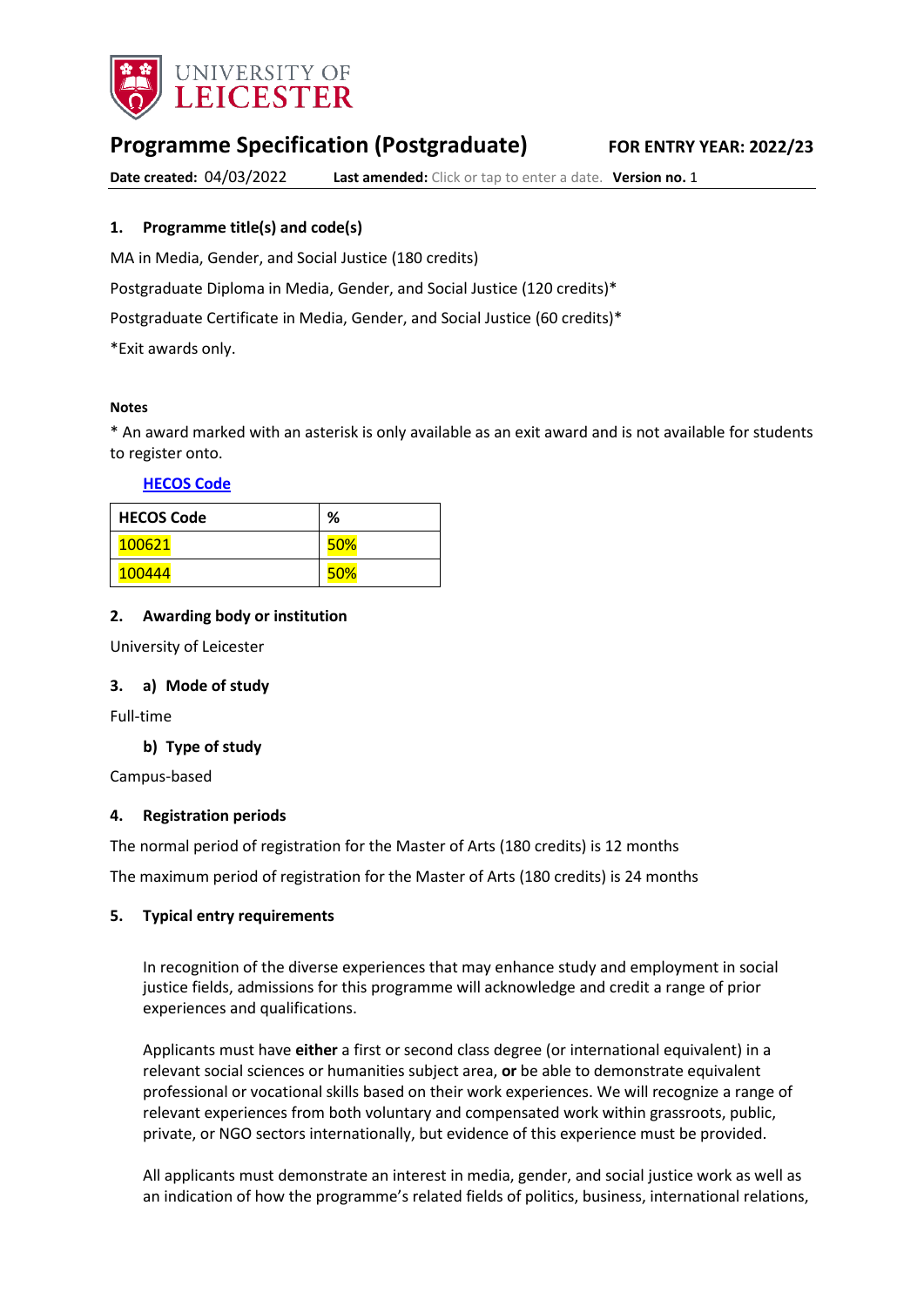criminology, human geography, and/or sociology inform their interests and future professional or study plans.

Prospective candidates seeking entry without an undergraduate degree will be asked to complete an application statement indicating their relevant experience and the applicability of their background to the degree programme to demonstrate their readiness for postgraduate study in the subject area. Applicants will also be asked to have a discussion with the Programme Lead about their background and aspirations.

All applicants must satisfy the University's English language requirements as detailed in the Senate Regulations.

## **6. Accreditation of Prior Learning**

No accreditation of prior learning is currently recognised on this programme.

## **7. Programme aims**

The programme aims to:

- Provide a programme of study appropriate for those who want to pursue or develop a career in media and communication while working on gender and social justice issues across a range of international contexts and institutions.
- Produce employable graduates pursuing social justice aims through media and communication practices.
- Provide students with an inclusive, supportive, interdisciplinary, and practice-oriented learning environment with access to a range of perspectives and approaches to gender and social justice.
- Equip students with the theoretical, methodological, and practical skills in media and communication required to work in international charitable, community, NGO, grassroots, and non-profit organizations for enacting social justice-oriented direct action.
- Engage students in critical thought and action related to media and social issues in international organizations, contexts, and locales, with a particular orientation towards an intersectional approach to gender that encompasses race, ethnicity, disability, class, citizenship and migration, language, and sexuality.
- Prepare students for further graduate study and/or a career in research related to media, gender, and social justice.
- Foster amongst students an interest and aptitude for intellectual exploration, critical engagement, and theoretically-driven and research-based media action for social justice.
- Provide opportunities for students to develop a range of transferable media and communication-based skills relevant to the needs of a diversity of employers, and develop student abilities to communicate these skills to colleagues and employers across a range of sectors.

All our graduates (MA/PGDip/PGCert) should be able to:

• Demonstrate knowledge of and ability to critically engage with theoretical, methodological and practical themes relevant to contemporary media and communication as well as related disciplinary concerns within sociology, criminology,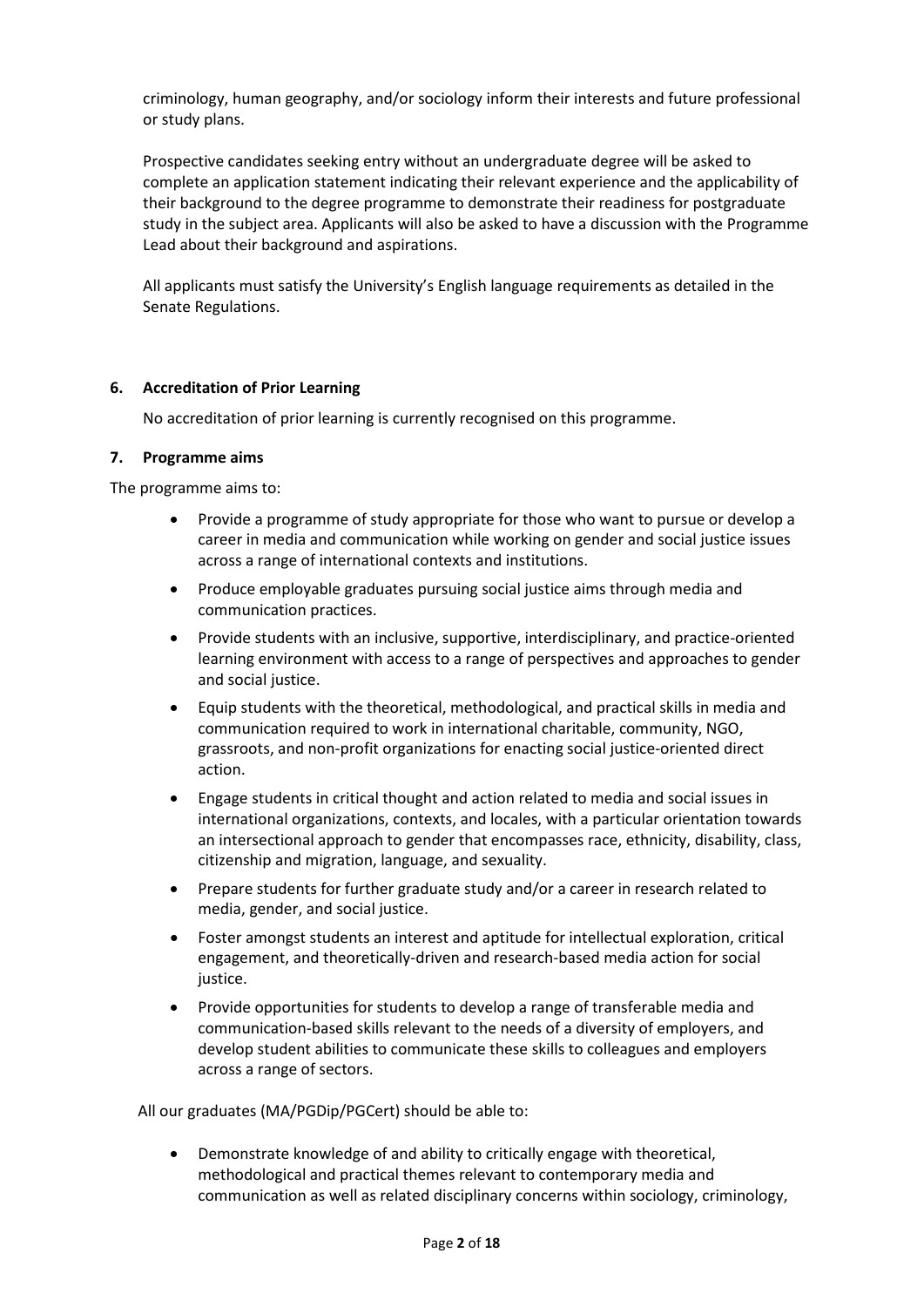politics, international relations, human geography, and/or business as they relate to gender and social justice.

- Demonstrate critical engagement with the role of the media in gender-based inequalities and its uses for transformative direct action for widening participation, increasing diversity, and gaining access to social and public life in a wide range of contexts and institutions for change including law, politics and policy, environmental organizations, and business, among others.
- Identify issues related to social justice across diverse international institutions, contexts, and locales, and creatively and self-reflexively develop applicable media and communication-based strategies to address these concerns.
- Develop the intellectual skills, both conceptual and methodological, appropriate to postgraduate study, and relate and apply these to real-world social justice problems and institutions.
- Work independently, collaboratively and creatively, with other students, lecturers and supervisors, and where appropriate, relevant community organizations.
- Demonstrate a range of transferable and interpersonal skills including communication, planning, and time management skills, allowing them to identify problems, evaluate and analyse situations and scenarios, consider alternative solutions, critically appraise evidence, and implement solutions.
- Plan a response to research questions through the formulation of aims, objectives and methodologies based upon a comprehensive understanding of media, gender, and social justice scholarship.
- Locate, select and analyse information relevant to a research project based on both primary fieldwork and secondary data collection.
- Construct arguments and communicate effectively in English, within an international academic and professional community.

## **8. Reference points used to inform the programme specification**

- QAA Benchmarking Statement
- Framework for Higher Education Qualifications (FHEQ)
- UK Quality Code for Higher Education
- [University Learning](https://www2.le.ac.uk/offices/sas2/quality/learnteach) Strategy
- [University Assessment Strategy](https://www2.le.ac.uk/offices/sas2/quality/learnteach)
- University of Leicester Periodic Developmental Review Report
- External Examiners' reports (annual)
- United Nations Education for Sustainable Development Goals
- Student Destinations Data
- Student Feedback (formally through questionnaires and Staff-Student Committees; informally, for example, through student contact with module tutors, personal tutors, and programme leaders) with the School of Media, Communication, and Sociology
- The University of Leicester's Widening Participation Strategy
- The University's Equal Opportunities Statement
- University of Leicester Senate Regulations

## **9. Programme Outcomes:**

Unless otherwise stated, programme outcomes apply to all awards specified in 1. Programme title(s).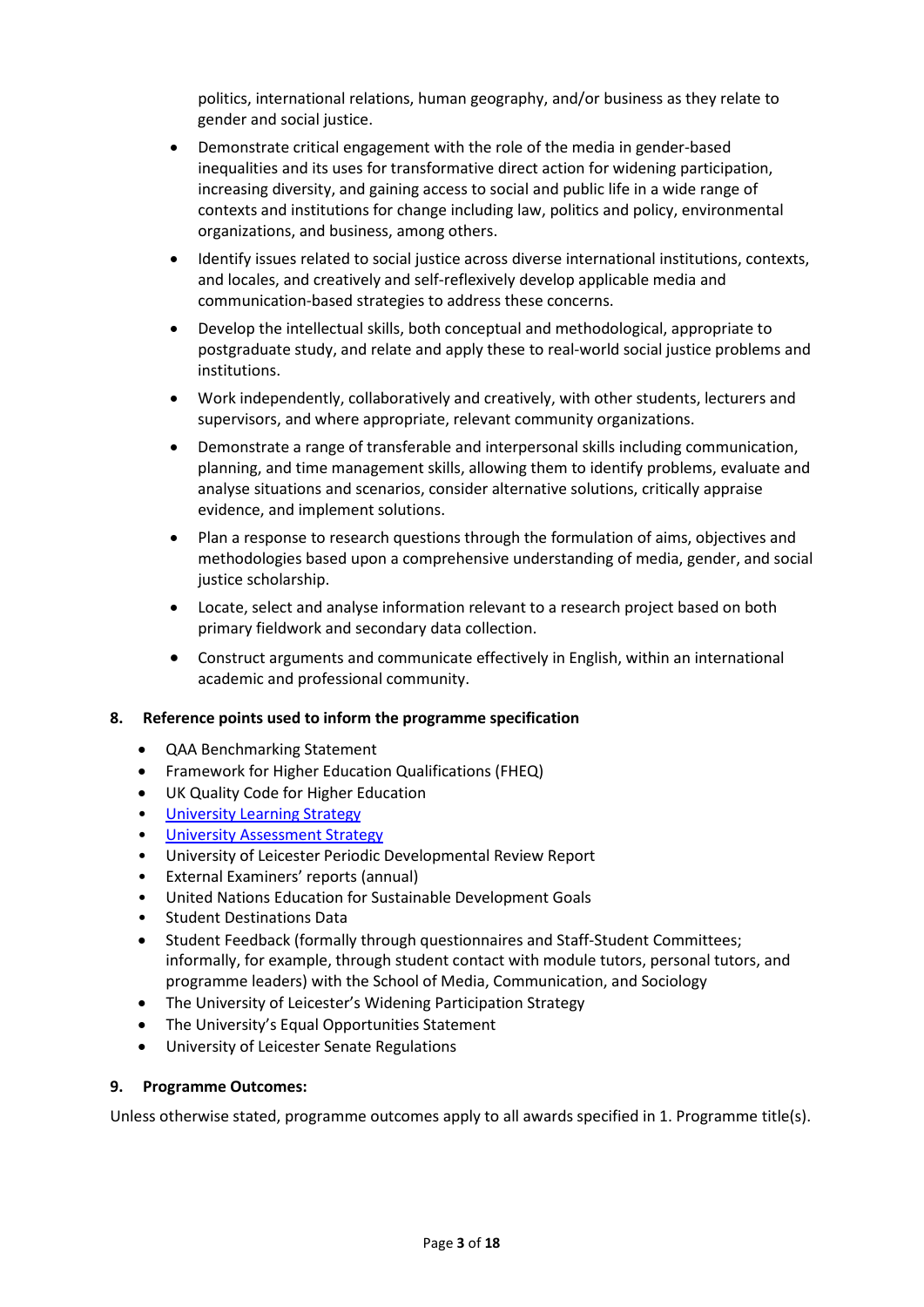# **Discipline specific knowledge and competencies**

# i) Knowledge

| <b>Intended Learning</b><br><b>Outcomes</b>                                                                                                                                                                                                                                                                                                                                                                                                                                                                                                 | <b>Teaching and Learning Methods</b>                                                                                                                                                        | <b>How Demonstrated?</b>                                                                                                                                                                                                                                                                                                                                                                                            |
|---------------------------------------------------------------------------------------------------------------------------------------------------------------------------------------------------------------------------------------------------------------------------------------------------------------------------------------------------------------------------------------------------------------------------------------------------------------------------------------------------------------------------------------------|---------------------------------------------------------------------------------------------------------------------------------------------------------------------------------------------|---------------------------------------------------------------------------------------------------------------------------------------------------------------------------------------------------------------------------------------------------------------------------------------------------------------------------------------------------------------------------------------------------------------------|
| (For PGCert)<br>Demonstrate basic knowledge<br>of core theories, issues,<br>debates, methodologies, and<br>practices related to media,<br>gender, and social justice, as<br>well as basic knowledge of how<br>to apply these ideas to real<br>world problems.<br>(For PGDIP)<br>Demonstrate intermediate<br>knowledge of core theories,<br>issues, debates, methodologies,<br>and practices related to media,<br>gender, and social justice, as<br>well as intermediate knowledge<br>of how to apply these ideas to<br>real world problems. | Lectures<br>Seminars<br>Workshops<br>Student-led group work<br>Feedback on formative and<br>summative assessment<br>Fieldwork<br>Self-directed reading and learning<br>Independent research | Module assignments including<br>seminar papers, essay planning,<br>journal article review, research<br>essays, case studies, exams and<br>tests, letter to an MP, briefing paper,<br>report, written coursework<br>Assessed and non-assessed<br>presentations<br>Group and individual seminar and<br>workshop activities<br>(For MA only) Research project-<br>dissertation or Extended Report<br>(Action Research) |
| (For MA)<br>Demonstrate advanced<br>knowledge of core theories,<br>issues, debates, methodologies,<br>and practices related to media,<br>gender, and social justice, as<br>well as sophisticated knowledge<br>of how to apply these ideas to<br>real world problems.                                                                                                                                                                                                                                                                        |                                                                                                                                                                                             |                                                                                                                                                                                                                                                                                                                                                                                                                     |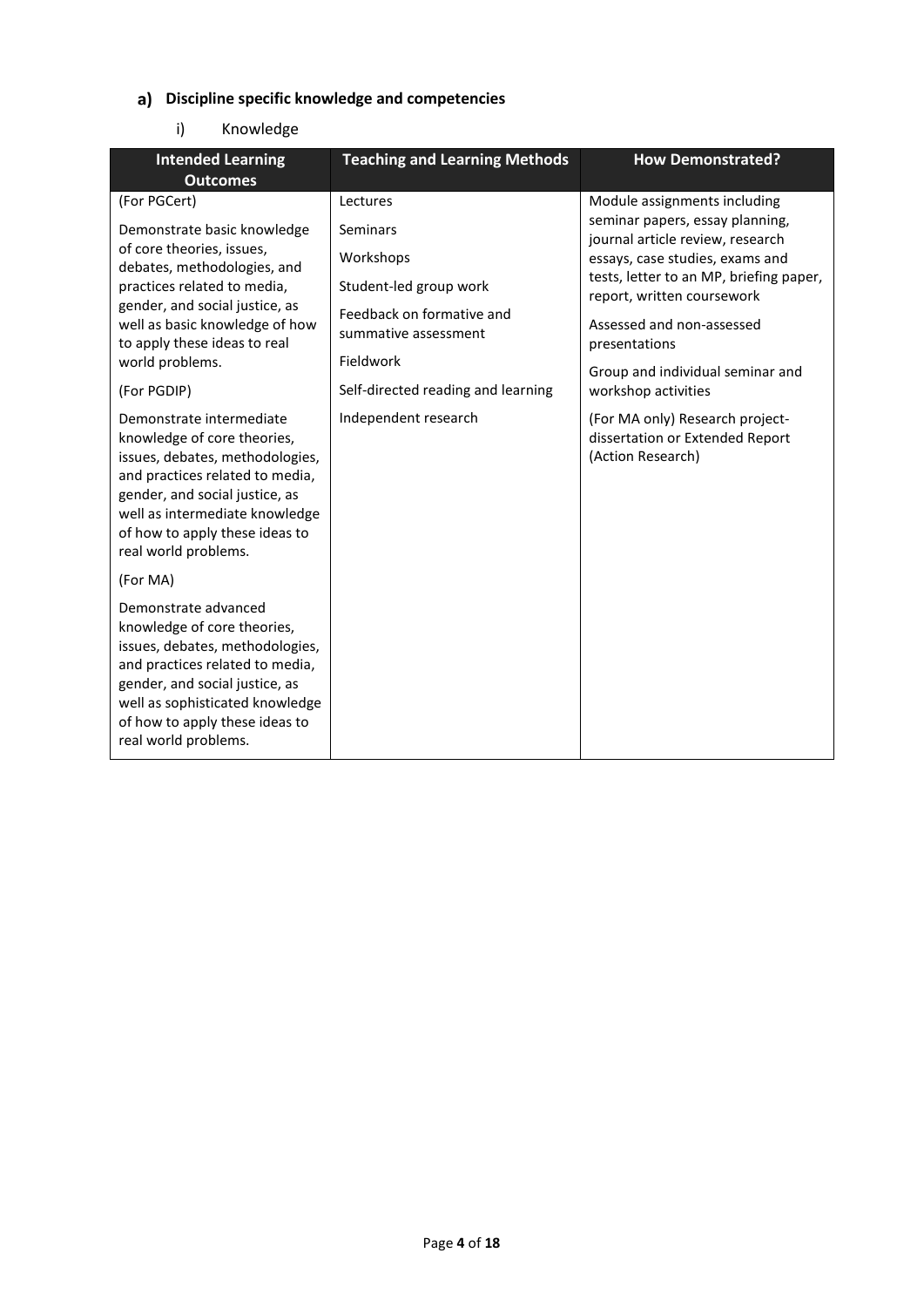| <b>Intended Learning</b><br><b>Outcomes</b>                                                                                                                                                                                                                 | <b>Teaching and Learning Methods</b>                           | <b>How Demonstrated?</b>                                                                                                                                                        |
|-------------------------------------------------------------------------------------------------------------------------------------------------------------------------------------------------------------------------------------------------------------|----------------------------------------------------------------|---------------------------------------------------------------------------------------------------------------------------------------------------------------------------------|
| (For PGCert)                                                                                                                                                                                                                                                | Lectures                                                       | Module assignments including                                                                                                                                                    |
| Demonstrate basic knowledge<br>of core theories, issues,<br>debates, methodologies, and<br>practices related to media,                                                                                                                                      | Seminars<br>Workshops<br>Student-led group work                | seminar papers, essay planning,<br>journal article review, research<br>essays, case studies, exams and<br>tests, letter to an MP, briefing paper,<br>report, written coursework |
| gender, and social justice, as<br>well as basic knowledge of how<br>to apply these ideas to real<br>world problems.                                                                                                                                         | Feedback on formative and<br>summative assessment<br>Fieldwork | Assessed and non-assessed<br>presentations<br>Group and individual seminar and                                                                                                  |
| (For PGDIP)                                                                                                                                                                                                                                                 | Self-directed reading and learning                             | workshop activities                                                                                                                                                             |
| Demonstrate intermediate<br>knowledge of core theories,<br>issues, debates, methodologies,<br>and practices related to media,<br>gender, and social justice, as<br>well as intermediate knowledge<br>of how to apply these ideas to<br>real world problems. | Independent research                                           | (For MA only) Research project-<br>dissertation or Extended Report<br>(Action Research)                                                                                         |
| (For MA)                                                                                                                                                                                                                                                    |                                                                |                                                                                                                                                                                 |
| Demonstrate advanced<br>knowledge of core theories,<br>issues, debates, methodologies,<br>and practices related to media,<br>gender, and social justice, as<br>well as sophisticated knowledge<br>of how to apply these ideas to<br>real world problems.    |                                                                |                                                                                                                                                                                 |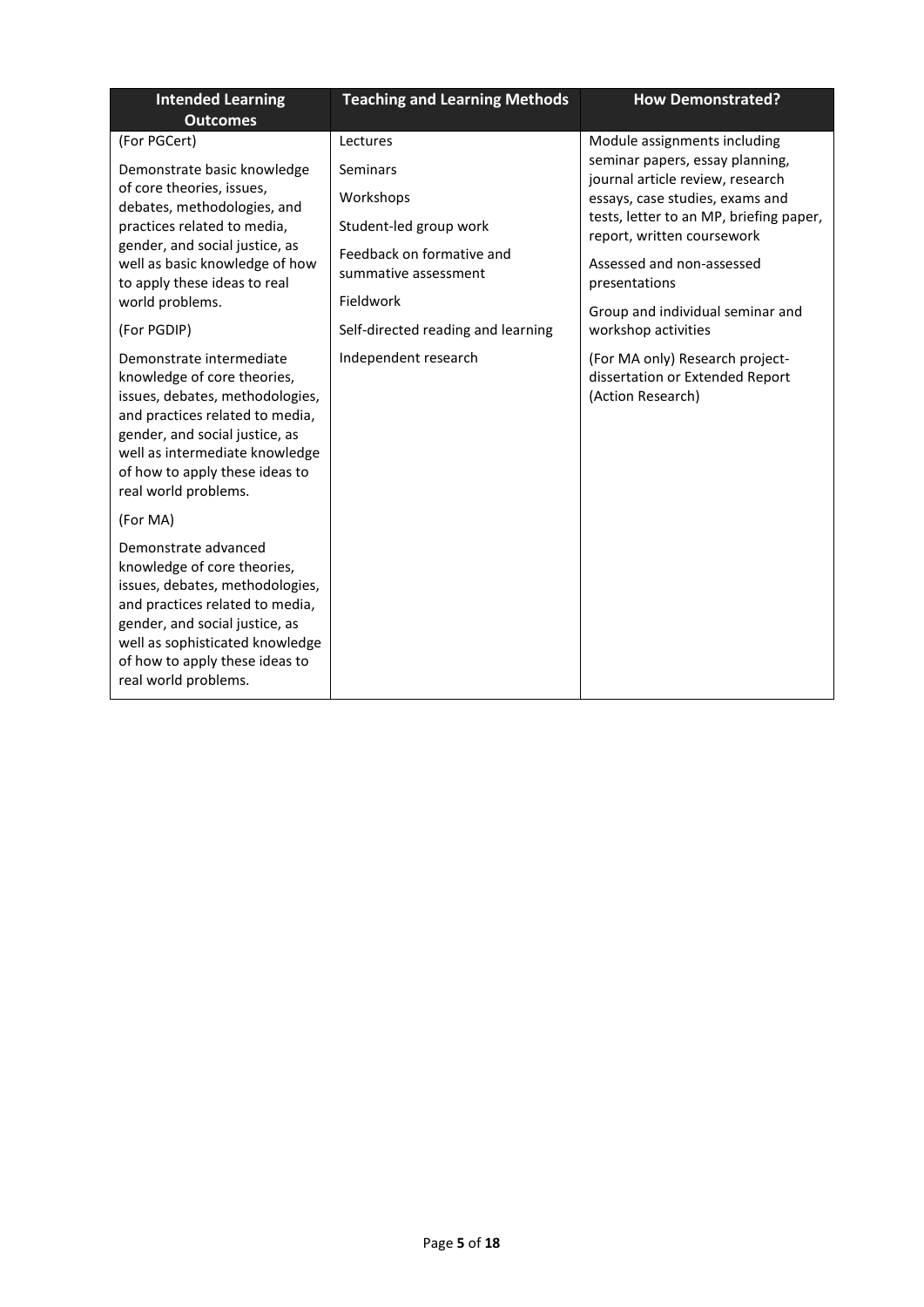ii) Concepts

| <b>Intended Learning</b><br><b>Outcomes</b>                                                                                                                                                                                                          | <b>Teaching and Learning Methods</b>              | <b>How Demonstrated?</b>                                                                |
|------------------------------------------------------------------------------------------------------------------------------------------------------------------------------------------------------------------------------------------------------|---------------------------------------------------|-----------------------------------------------------------------------------------------|
| (For PGCert)                                                                                                                                                                                                                                         | Lectures                                          | Module assignments including                                                            |
| Demonstrate a basic grasp of                                                                                                                                                                                                                         | <b>Seminars</b>                                   | seminar papers, essay planning,<br>journal article review, research                     |
| major theoretical,<br>methodological, and practical                                                                                                                                                                                                  | Workshops                                         | essays, case studies, exams and                                                         |
| principles in media and                                                                                                                                                                                                                              | Student-led group work                            | tests, letter to an MP, briefing paper,<br>report, written coursework                   |
| communication for social justice<br>as well as conceptual and<br>practical strategies for                                                                                                                                                            | Feedback on formative and<br>summative assessment | Assessed and non-assessed<br>presentations                                              |
| addressing real world issues.                                                                                                                                                                                                                        | Fieldwork                                         | Group and individual seminar and                                                        |
| (For PGDIP)                                                                                                                                                                                                                                          | Self-directed reading and learning                | workshop activities                                                                     |
| Demonstrate a strong grasp of<br>major theoretical,<br>methodological, and practical<br>principles in media and<br>communication for social justice<br>as well as conceptual and<br>practical strategies for<br>addressing real world issues.        | Independent research                              | (For MA only) Research project-<br>dissertation or Extended Report<br>(Action Research) |
| (For MA)                                                                                                                                                                                                                                             |                                                   |                                                                                         |
| Demonstrate a sophisticated<br>grasp of major theoretical,<br>methodological, and practical<br>principles in media and<br>communication for social justice<br>as well as conceptual and<br>practical strategies for<br>addressing real world issues. |                                                   |                                                                                         |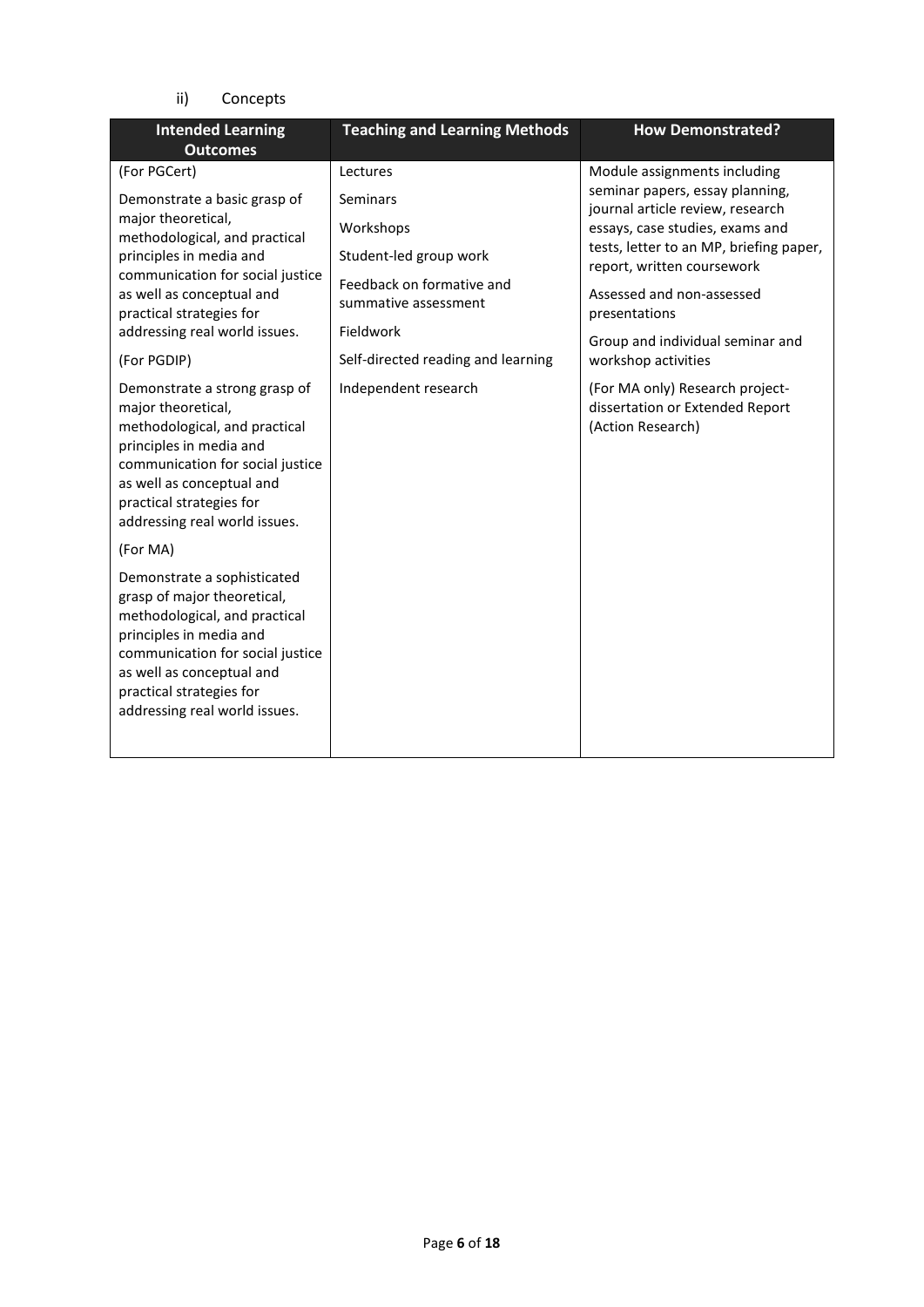iii) Techniques

| <b>Intended Learning</b><br><b>Outcomes</b>                                                                                                                                                                                                                                                          | <b>Teaching and Learning Methods</b>              | <b>How Demonstrated?</b>                                            |
|------------------------------------------------------------------------------------------------------------------------------------------------------------------------------------------------------------------------------------------------------------------------------------------------------|---------------------------------------------------|---------------------------------------------------------------------|
| (For PGCert)                                                                                                                                                                                                                                                                                         | Lectures                                          | Module assignments including                                        |
| Demonstrate a grasp of the                                                                                                                                                                                                                                                                           | Seminars                                          | seminar papers, essay planning,<br>journal article review, research |
| application of core theories and<br>concepts related to media,                                                                                                                                                                                                                                       | Workshops                                         | essays, case studies, letter to an MP,                              |
| gender, and social justice to                                                                                                                                                                                                                                                                        | Student-led group work                            | briefing paper, report, written<br>coursework                       |
| international institutions,<br>contexts, and locales through<br>their identification, assessment,                                                                                                                                                                                                    | Feedback on formative and<br>summative assessment | Assessed and non-assessed<br>presentations                          |
| and evaluation in specific                                                                                                                                                                                                                                                                           | Fieldwork                                         | Group and individual seminar and                                    |
| situations and scenarios.                                                                                                                                                                                                                                                                            | Self-directed reading and learning                | workshop activities                                                 |
| (For PGDIP)                                                                                                                                                                                                                                                                                          | Independent research                              | (For MA only) Research project-                                     |
| Demonstrate a strong grasp of<br>the application of core theories<br>and concepts related to media,<br>gender, and social justice to<br>international institutions,<br>contexts, and locales through<br>their identification, assessment,<br>and evaluation in specific<br>situations and scenarios. |                                                   | dissertation or Extended Report<br>(Action Research)                |
| (For MA)                                                                                                                                                                                                                                                                                             |                                                   |                                                                     |
| Demonstrate a mastery of the<br>application of core theories and<br>concepts related to media,<br>gender, and social justice to<br>international institutions,<br>contexts, and locales through<br>their identification, assessment,<br>and evaluation in specific<br>situations and scenarios.      |                                                   |                                                                     |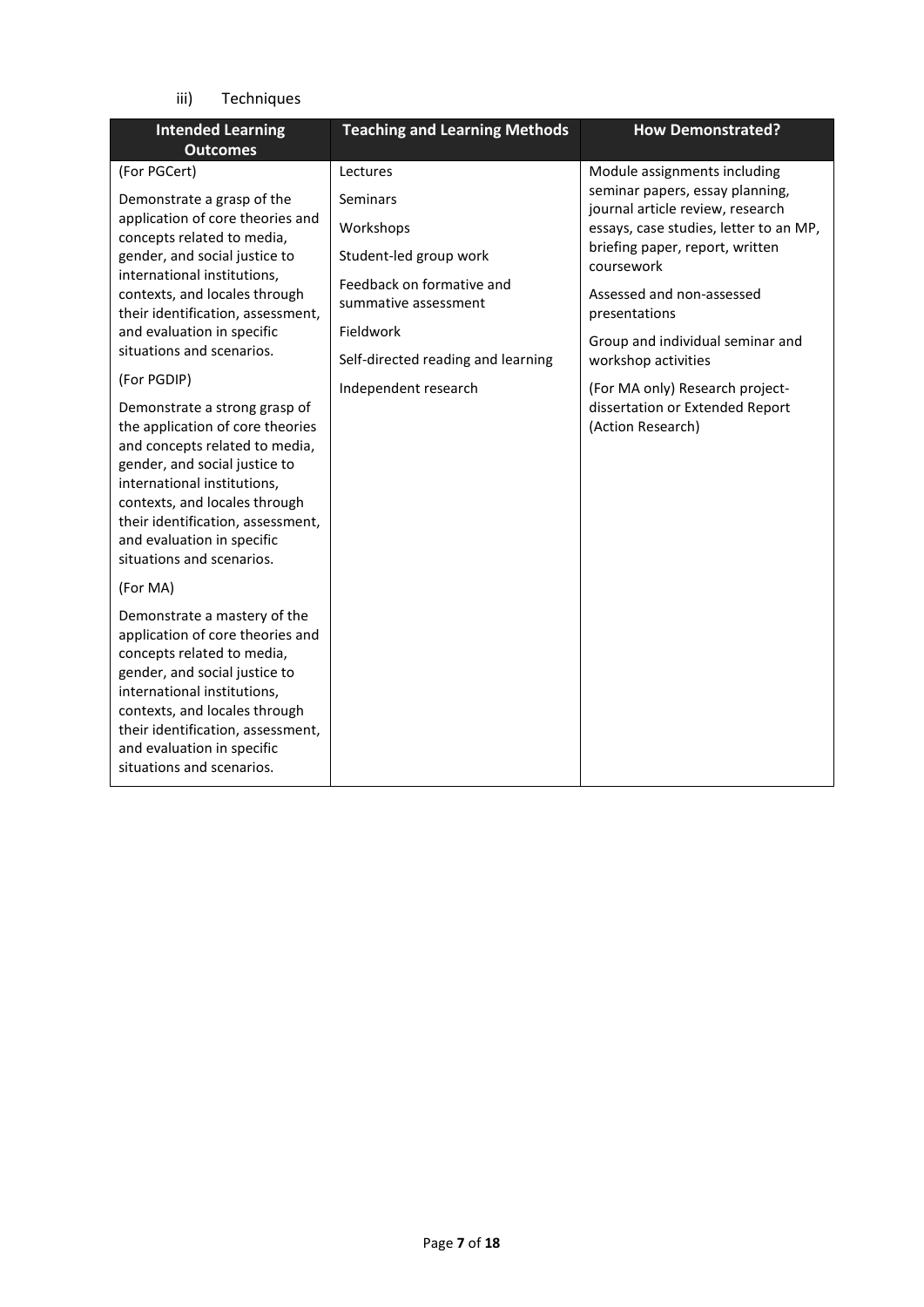iv) Critical analysis

| <b>Intended Learning</b><br><b>Outcomes</b>                                                                                                                                                                                                                                                                                                                                                                                                                                                                                                       | <b>Teaching and Learning Methods</b>                                                                                                                                                        | <b>How Demonstrated?</b>                                                                                                                                                                                                                                                                                                                                                                                                                                     |
|---------------------------------------------------------------------------------------------------------------------------------------------------------------------------------------------------------------------------------------------------------------------------------------------------------------------------------------------------------------------------------------------------------------------------------------------------------------------------------------------------------------------------------------------------|---------------------------------------------------------------------------------------------------------------------------------------------------------------------------------------------|--------------------------------------------------------------------------------------------------------------------------------------------------------------------------------------------------------------------------------------------------------------------------------------------------------------------------------------------------------------------------------------------------------------------------------------------------------------|
| (For PGCert)<br>Basic ability to critically assess<br>and apply core media and<br>communication concepts and<br>methods independently,<br>rigorously, and self-reflectively.<br>(For PGDIP)<br>Intermediate ability to critically<br>assess and apply core media<br>and communication concepts<br>and methods independently,<br>rigorously, and self-reflectively.<br>(For MA)<br>Advanced ability to critically<br>assess and apply core media<br>and communication concepts<br>and methods independently,<br>rigorously, and self-reflectively. | Lectures<br>Seminars<br>Workshops<br>Student-led group work<br>Feedback on formative and<br>summative assessment<br>Fieldwork<br>Self-directed reading and learning<br>Independent research | Module assignments including<br>seminar papers,<br>essay planning, journal article<br>review, research essays, case studies,<br>research reflection and research<br>design activities, letter to an MP,<br>briefing paper, report, written<br>coursework<br>Assessed and non-assessed<br>presentations<br>Group and individual seminar and<br>workshop activities<br>(For MA only) Research project-<br>dissertation or Extended Report<br>(Action Research) |
|                                                                                                                                                                                                                                                                                                                                                                                                                                                                                                                                                   |                                                                                                                                                                                             |                                                                                                                                                                                                                                                                                                                                                                                                                                                              |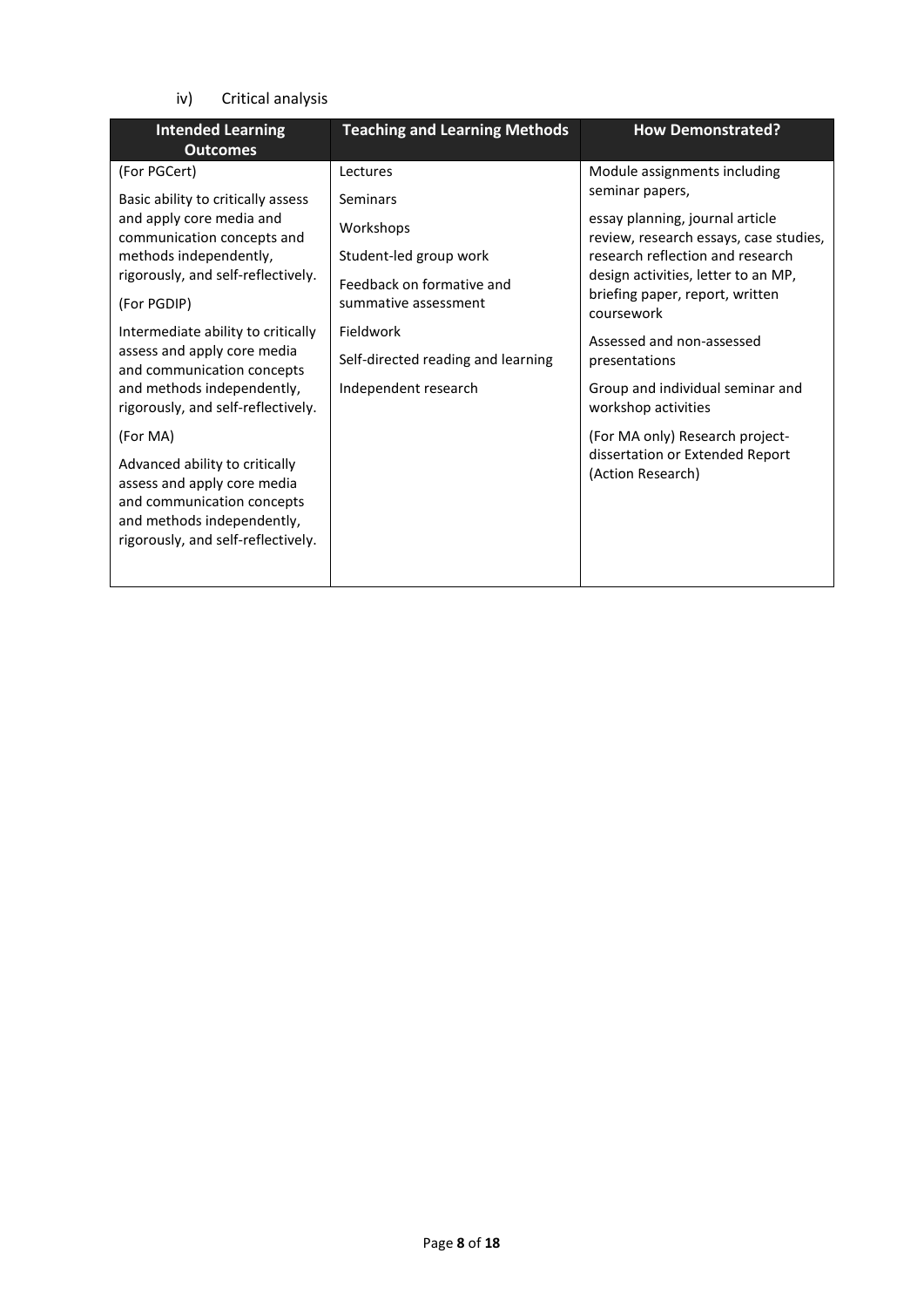v) Presentation

| <b>Intended Learning</b><br><b>Outcomes</b>                                                                                                                                                                                                                                 | <b>Teaching and Learning Methods</b>                                         | <b>How Demonstrated?</b>                                                                                                                                                           |
|-----------------------------------------------------------------------------------------------------------------------------------------------------------------------------------------------------------------------------------------------------------------------------|------------------------------------------------------------------------------|------------------------------------------------------------------------------------------------------------------------------------------------------------------------------------|
| (For PGCert)                                                                                                                                                                                                                                                                | Lectures                                                                     | Module assignments including<br>seminar papers, essay planning,                                                                                                                    |
| Ability at a basic level to<br>organise research material<br>appropriately for formative and<br>summative assessment, both<br>written and oral,                                                                                                                             | Seminars<br>Workshops<br>Student-led group work<br>Feedback on formative and | journal article review, research<br>essays, case studies, letter to an MP,<br>briefing paper, report, research<br>reflection and research design<br>activities, written coursework |
| communicating results clearly<br>while distinguishing between<br>relevant and non-relevant<br>materials.                                                                                                                                                                    | summative assessment<br>Fieldwork                                            | Assessed and non-assessed<br>presentations                                                                                                                                         |
| (For PGDIP)                                                                                                                                                                                                                                                                 | Self-directed reading and learning<br>Independent research                   | Group and individual seminar and<br>workshop activities                                                                                                                            |
| Ability at an intermediate level<br>to organise research material<br>appropriately for formative and<br>summative assessment, both<br>written and oral,<br>communicating results clearly<br>while distinguishing between<br>relevant and non-relevant<br>materials.         |                                                                              | (For MA only) Research project-<br>dissertation or Extended Report<br>(Action Research)                                                                                            |
| (For MA)<br>Ability at an advanced level to<br>organise research material<br>appropriately for formative and<br>summative assessment, both<br>written and oral,<br>communicating results clearly<br>while distinguishing between<br>relevant and non-relevant<br>materials. |                                                                              |                                                                                                                                                                                    |
|                                                                                                                                                                                                                                                                             |                                                                              |                                                                                                                                                                                    |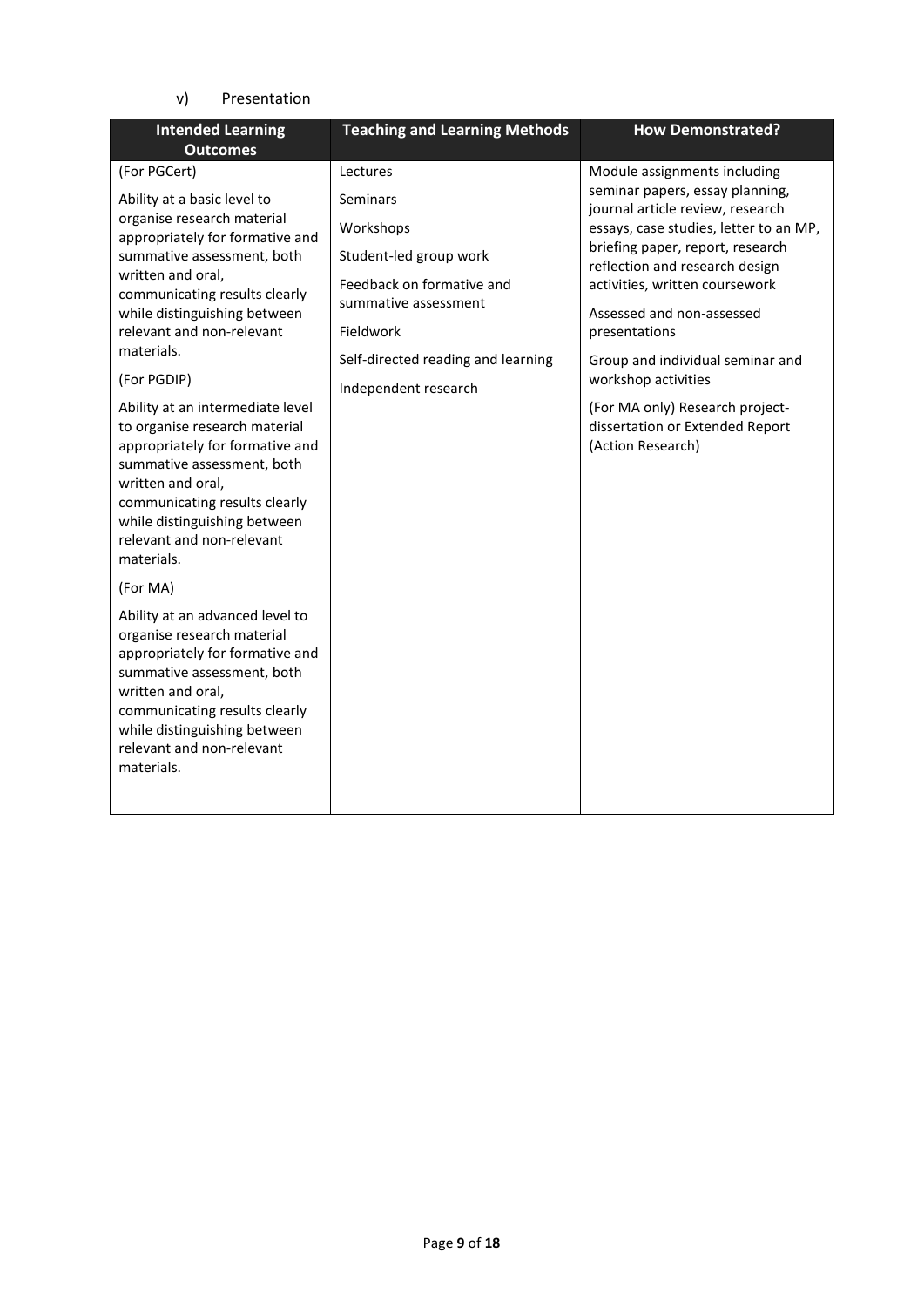## vi) Appraisal of evidence

| <b>Intended Learning</b><br><b>Outcomes</b>                                                                                                                            | <b>Teaching and Learning Methods</b> | <b>How Demonstrated?</b>                                                  |
|------------------------------------------------------------------------------------------------------------------------------------------------------------------------|--------------------------------------|---------------------------------------------------------------------------|
| (For PGDIP and PGCert)                                                                                                                                                 | Lectures                             | Module assignments including<br>seminar papers, essay planning,           |
| Ability to demonstrate the<br>analysis and assessment of                                                                                                               | Seminars                             | journal article review, research                                          |
| complex conceptual and<br>practical issues related to media                                                                                                            | Workshops<br>Student-led group work  | essays, case studies, letter to an MP,<br>briefing paper, report, written |
| and social justice.                                                                                                                                                    | Feedback on formative and            | coursework                                                                |
| Ability to demonstrate                                                                                                                                                 | summative assessment                 | Assessed and non-assessed<br>presentations                                |
| knowledge of how to identify,<br>organize, and evaluate data                                                                                                           | Fieldwork                            | Group and individual seminar and                                          |
| from primary and secondary                                                                                                                                             | Self-directed reading and learning   | workshop activities                                                       |
| sources, and to understand,<br>develop, and assess arguments                                                                                                           | Independent research                 | (For MA only) Research project-<br>dissertation or Extended Report        |
| based on this data.                                                                                                                                                    |                                      | (Action Research)                                                         |
| (For MA)                                                                                                                                                               |                                      |                                                                           |
| Ability to demonstrate at an<br>advanced level the analysis and<br>assessment of complex<br>conceptual and practical issues<br>related to media and social<br>justice. |                                      |                                                                           |
| Ability to demonstrate at an<br>advanced level knowledge of                                                                                                            |                                      |                                                                           |
| how to identify, organize, and<br>evaluate data from primary and                                                                                                       |                                      |                                                                           |
| secondary sources, and to<br>understand, develop, and                                                                                                                  |                                      |                                                                           |
| assess arguments based on this<br>data.                                                                                                                                |                                      |                                                                           |
|                                                                                                                                                                        |                                      |                                                                           |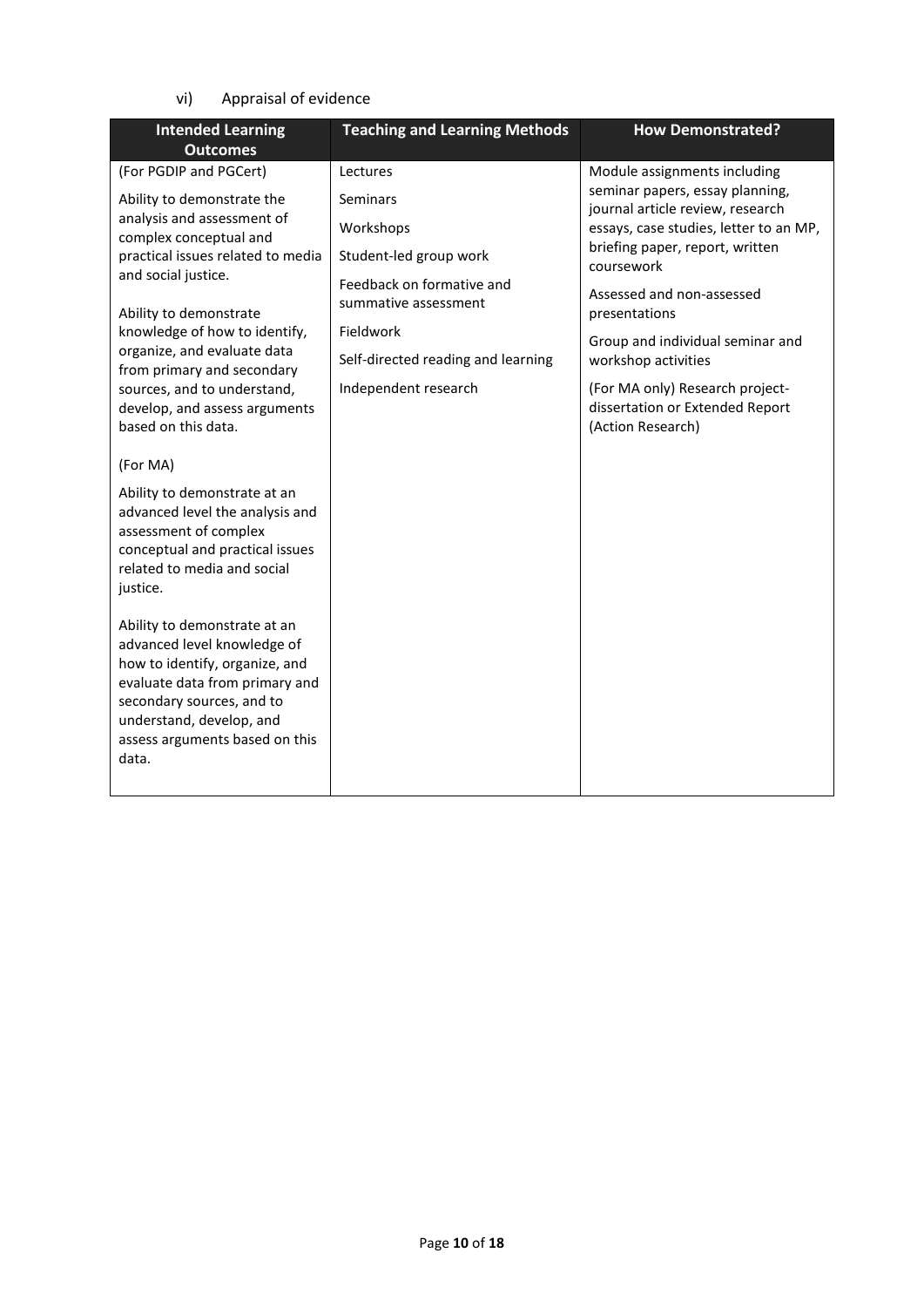# **Transferable skills**

i) Research skills

| <b>Intended Learning</b><br><b>Outcomes</b>                                                                                                                                                                                                                                                                                                                                                                                                                                                                                                                                                                                                                                                                                                                                                                                                                                                                       | <b>Teaching and Learning Methods</b>                                                                                                                                                        | <b>How Demonstrated?</b>                                                                                                                                                                                                                                                                                                                                                                                                                                  |
|-------------------------------------------------------------------------------------------------------------------------------------------------------------------------------------------------------------------------------------------------------------------------------------------------------------------------------------------------------------------------------------------------------------------------------------------------------------------------------------------------------------------------------------------------------------------------------------------------------------------------------------------------------------------------------------------------------------------------------------------------------------------------------------------------------------------------------------------------------------------------------------------------------------------|---------------------------------------------------------------------------------------------------------------------------------------------------------------------------------------------|-----------------------------------------------------------------------------------------------------------------------------------------------------------------------------------------------------------------------------------------------------------------------------------------------------------------------------------------------------------------------------------------------------------------------------------------------------------|
| (For PGCert and PGDIP)<br>Ability to demonstrate<br>intellectual independence<br>through the identification and<br>evaluation of relevant evidence<br>for written and oral<br>assignments.<br>Ability to define, explain, and<br>develop a research problem as<br>well as methods to explore and<br>develop solutions for it.<br>Knowledge of a range of<br>research methods, including<br>community-engaged and<br>practice-oriented<br>methodologies.<br>Ability to analyse and draw<br>appropriate and applicable<br>conclusions from both primary<br>and secondary data collection.<br>(For MA)<br>All of the above, and<br>additionally, ability to plan and<br>execute an independent, long-<br>form research-based project,<br>from proposal to conceptual<br>and methodological review to<br>ethical clearance to data<br>collection and analysis to<br>writing up results, in a time-<br>limited period. | Lectures<br>Seminars<br>Workshops<br>Student-led group work<br>Feedback on formative and<br>summative assessment<br>Fieldwork<br>Self-directed reading and learning<br>Independent research | Module assignments including<br>seminar papers, essay planning,<br>journal article review, research<br>essays, case studies, letter to an MP,<br>briefing paper, report, research<br>reflection and research design<br>activities, written coursework<br>Assessed and non-assessed<br>presentations<br>Group and individual seminar and<br>workshop activities<br>(For MA only) Research project-<br>dissertation or Extended Report<br>(Action Research) |
|                                                                                                                                                                                                                                                                                                                                                                                                                                                                                                                                                                                                                                                                                                                                                                                                                                                                                                                   |                                                                                                                                                                                             |                                                                                                                                                                                                                                                                                                                                                                                                                                                           |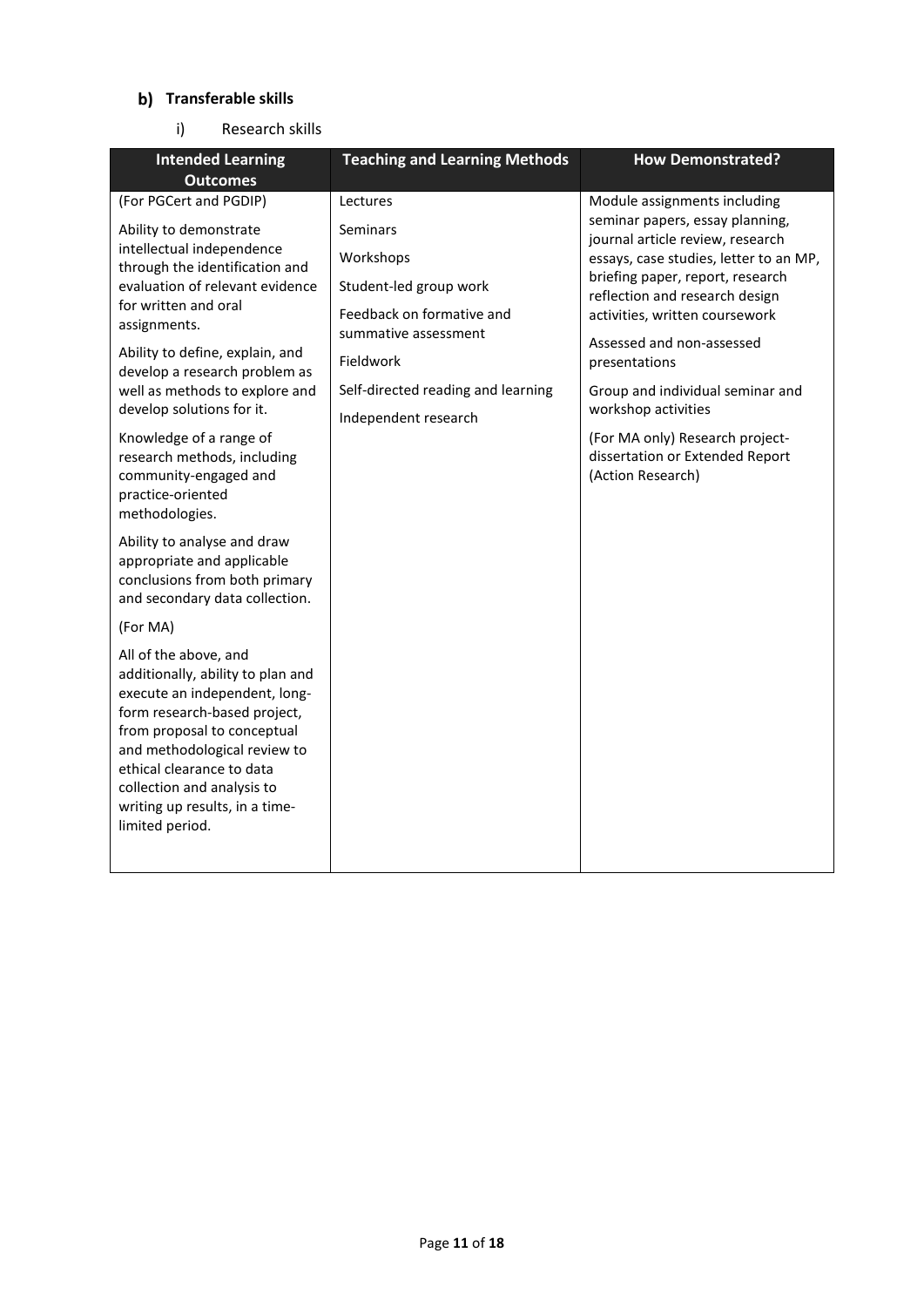## ii) Communication skills

| <b>Intended Learning</b><br><b>Outcomes</b>                                                                                                                                                                                                                                                                                                                                           | <b>Teaching and Learning Methods</b>                                                                                                                                                        | <b>How Demonstrated?</b>                                                                                                                                                                                                                                                                                                                                                                                                                 |
|---------------------------------------------------------------------------------------------------------------------------------------------------------------------------------------------------------------------------------------------------------------------------------------------------------------------------------------------------------------------------------------|---------------------------------------------------------------------------------------------------------------------------------------------------------------------------------------------|------------------------------------------------------------------------------------------------------------------------------------------------------------------------------------------------------------------------------------------------------------------------------------------------------------------------------------------------------------------------------------------------------------------------------------------|
| (For PGCert and PGDIP)<br>Ability to communicate<br>effectively in both written and<br>oral forms to academic and,<br>where appropriate, non-<br>academic audiences.<br>(For MA)<br>The above, and additionally,<br>ability to communicate<br>effectively to academic and,<br>where appropriate, non-<br>academic audiences within a<br>long-form dissertation or<br>extended report. | Lectures<br>Seminars<br>Workshops<br>Student-led group work<br>Feedback on formative and<br>summative assessment<br>Fieldwork<br>Self-directed reading and learning<br>Independent research | Module assignments including<br>seminar papers, essay planning,<br>journal article review, research<br>essays, case studies, letter to an MP,<br>briefing paper, report, written<br>coursework, practical computer-<br>based project<br>Assessed and non-assessed<br>presentations<br>Group and individual seminar and<br>workshop activities<br>(For MA only) Research project-<br>dissertation or Extended Report<br>(Action Research) |

iii) Data presentation

| <b>Intended Learning</b><br><b>Outcomes</b>                                                                                                                                                                                                                                                                                                                                                             | <b>Teaching and Learning Methods</b>                                                                                                                                                        | <b>How Demonstrated?</b>                                                                                                                                                                                                                                                                                                                                                                                                                 |
|---------------------------------------------------------------------------------------------------------------------------------------------------------------------------------------------------------------------------------------------------------------------------------------------------------------------------------------------------------------------------------------------------------|---------------------------------------------------------------------------------------------------------------------------------------------------------------------------------------------|------------------------------------------------------------------------------------------------------------------------------------------------------------------------------------------------------------------------------------------------------------------------------------------------------------------------------------------------------------------------------------------------------------------------------------------|
| (For PGCert and PGDIP)<br>Ability to present data and the<br>results of analysis in both oral<br>and written form, for academic<br>and, where appropriate, non-<br>academic audiences.<br>(For MA)<br>The above, and additionally,<br>ability to present data and the<br>results of analysis in a long-<br>form written document, for<br>academic and, where<br>appropriate, non-academic<br>audiences. | Lectures<br>Seminars<br>Workshops<br>Student-led group work<br>Feedback on formative and<br>summative assessment<br>Fieldwork<br>Self-directed reading and learning<br>Independent research | Module assignments including<br>seminar papers, essay planning,<br>journal article review, research<br>essays, case studies, letter to an MP,<br>briefing paper, report, written<br>coursework, practical computer-<br>based project<br>Assessed and non-assessed<br>presentations<br>Group and individual seminar and<br>workshop activities<br>(For MA only) Research project-<br>dissertation or Extended Report<br>(Action Research) |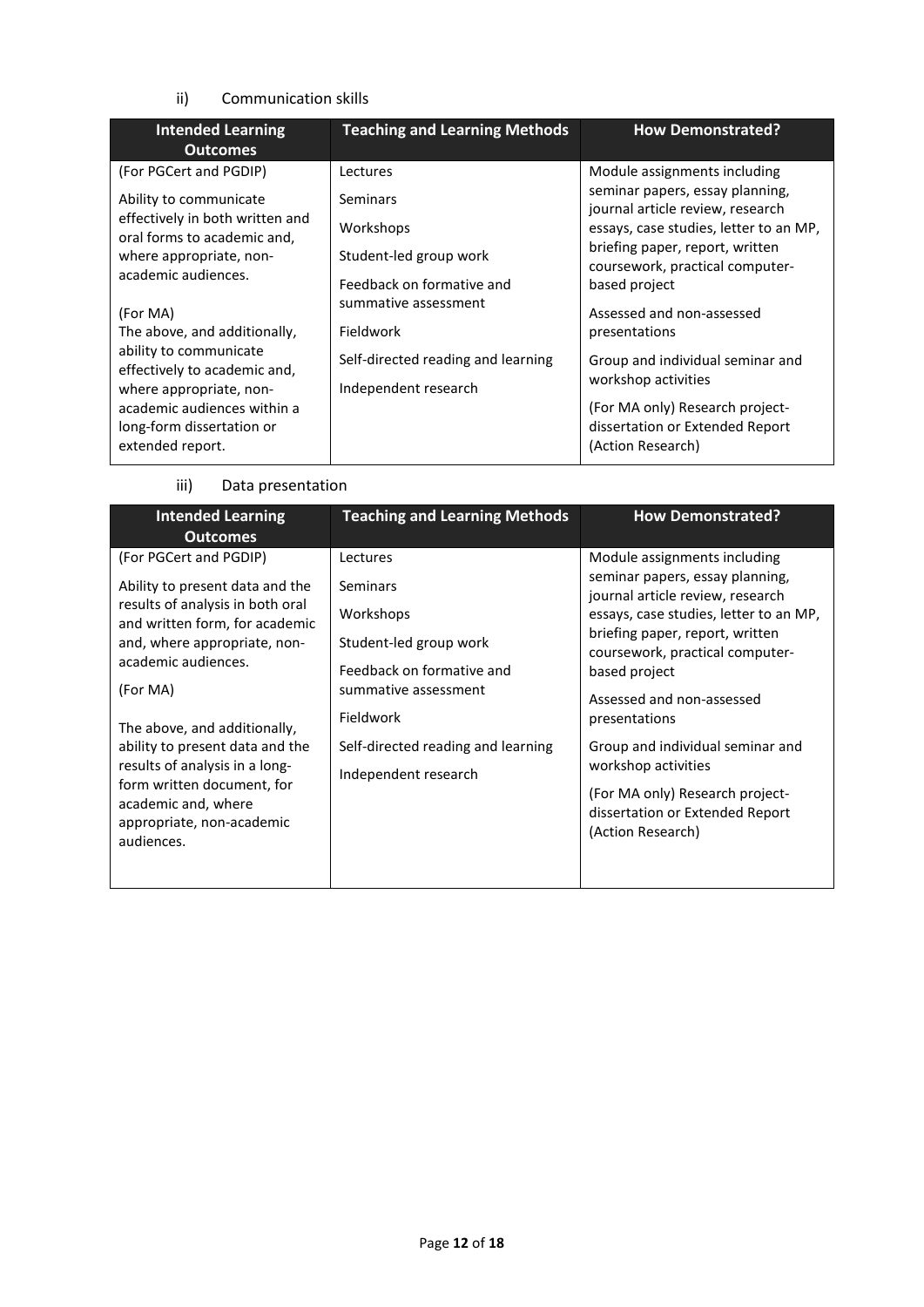iv) Information technology

| <b>Intended Learning</b><br><b>Outcomes</b>                                                                                                                     | <b>Teaching and Learning Methods</b>                                        | <b>How Demonstrated?</b>                                                                                                                           |
|-----------------------------------------------------------------------------------------------------------------------------------------------------------------|-----------------------------------------------------------------------------|----------------------------------------------------------------------------------------------------------------------------------------------------|
| (For PGCert and PGDIP)                                                                                                                                          | Lectures                                                                    | Module assignments including                                                                                                                       |
| Grasp of the resources afforded<br>by digital media for social<br>justice campaigns.                                                                            | Seminars<br>Workshops                                                       | seminar papers, essay planning,<br>journal article review, research<br>essays, case studies, letter to an MP,<br>briefing paper, report, research  |
| Ability to make use of digital<br>resources for conducting<br>academic research, both in                                                                        | Student-led group work<br>Feedback on formative and<br>summative assessment | reflection and research design<br>activities, written coursework,<br>practical computer-based project                                              |
| terms of locating resources and<br>evaluating these resources for<br>their appropriateness and                                                                  | Fieldwork<br>Self-directed reading and learning                             | Assessed and non-assessed<br>presentations                                                                                                         |
| reliability.<br>Ability to use the University's<br>online resources (e.g.<br>Blackboard, Reflect, electronic<br>reading lists, digital library<br>databases).   | Independent research                                                        | Group and individual seminar and<br>workshop activities<br>(For MA only) Research project-<br>dissertation or Extended Report<br>(Action Research) |
| (For MA)                                                                                                                                                        |                                                                             |                                                                                                                                                    |
| All of the above, and<br>additionally, an advanced grasp<br>of the use of digital media in<br>social justice work based on the<br>dissertation/extended report. |                                                                             |                                                                                                                                                    |

# v) Problem solving

| <b>Intended Learning</b><br><b>Outcomes</b>                                                                                                                                                                                                                                                                                     | <b>Teaching and Learning Methods</b> | <b>How Demonstrated?</b>                                            |
|---------------------------------------------------------------------------------------------------------------------------------------------------------------------------------------------------------------------------------------------------------------------------------------------------------------------------------|--------------------------------------|---------------------------------------------------------------------|
| (For PGCert and PGDIP)                                                                                                                                                                                                                                                                                                          | Lectures                             | Module assignments including                                        |
| Ability to identify specific social                                                                                                                                                                                                                                                                                             | Seminars                             | seminar papers, essay planning,<br>journal article review, research |
| justice issues within particular<br>international institutional                                                                                                                                                                                                                                                                 | Workshops                            | essays, case studies, letter to an MP,                              |
| contexts, form research                                                                                                                                                                                                                                                                                                         | Student-led group work               | briefing paper, report, research<br>reflection and research design  |
| objectives to address these<br>concerns, and critically select                                                                                                                                                                                                                                                                  | Feedback on formative and            | activities, written coursework                                      |
| and apply appropriate methods                                                                                                                                                                                                                                                                                                   | summative assessment                 | Assessed and non-assessed                                           |
| for their analysis and resolution.                                                                                                                                                                                                                                                                                              | Fieldwork                            | presentations                                                       |
| Ability to critically identify,<br>assess, and analyse primary and<br>secondary materials for<br>addressing research questions.<br>(For MA)<br>All of the above, and<br>additionally, advanced skills in<br>identification, assessment, and<br>analysis of real-world problems<br>based on the<br>dissertation/extended report. | Self-directed reading and learning   | Group and individual seminar and<br>workshop activities             |
|                                                                                                                                                                                                                                                                                                                                 | Independent research                 | (For MA only) Research project-<br>dissertation or Extended Report  |
|                                                                                                                                                                                                                                                                                                                                 |                                      | (Action Research)                                                   |
|                                                                                                                                                                                                                                                                                                                                 |                                      |                                                                     |
|                                                                                                                                                                                                                                                                                                                                 |                                      |                                                                     |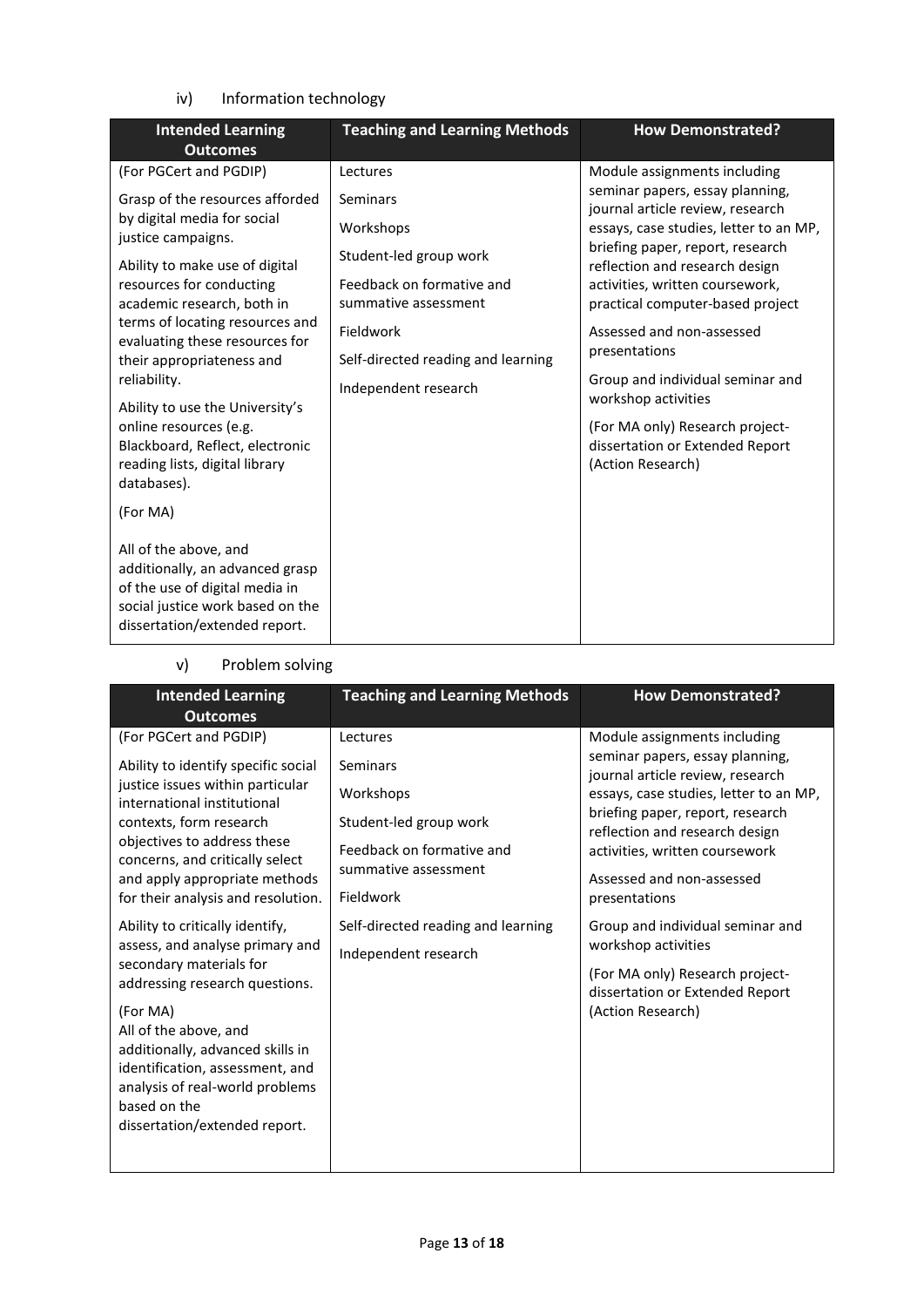# vi) Working relationships

| <b>Intended Learning</b><br><b>Outcomes</b>                                                                                                                     | <b>Teaching and Learning Methods</b>                                      | <b>How Demonstrated?</b>                                           |
|-----------------------------------------------------------------------------------------------------------------------------------------------------------------|---------------------------------------------------------------------------|--------------------------------------------------------------------|
| (For PGCert and PGDIP)                                                                                                                                          | Lectures                                                                  | Group seminar and workshop                                         |
| Ability to work with others and                                                                                                                                 | <b>Seminars</b>                                                           | activities                                                         |
| contribute to group discussions.                                                                                                                                | Workshops                                                                 | (For MA only) Research project-<br>dissertation or Extended Report |
| Ability to draw on the<br>knowledge and expertise of                                                                                                            | Student-led group work                                                    | (Action Research)                                                  |
| others, including tutors and<br>lecturers.                                                                                                                      | Feedback on formative and<br>summative assessment                         |                                                                    |
| Ability to provide peer                                                                                                                                         | Fieldwork                                                                 |                                                                    |
| assessment on group<br>presentations.                                                                                                                           | Self-directed reading and learning                                        |                                                                    |
| (For MA)                                                                                                                                                        | Independent research                                                      |                                                                    |
| All of the above, and<br>additionally, ability to draw on<br>the knowledge and expertise of<br>the supervisor and, where<br>appropriate, community<br>partners. | (For MA only) The dissertation<br>/extended report supervision<br>process |                                                                    |

## vii) Managing learning

| <b>Teaching and Learning Methods</b>                                                              | <b>How Demonstrated?</b>                                            |  |
|---------------------------------------------------------------------------------------------------|---------------------------------------------------------------------|--|
| Lectures                                                                                          | Module assignments including                                        |  |
| Seminars                                                                                          | seminar papers, essay planning,<br>journal article review, research |  |
| Workshops                                                                                         | essays, case studies, letter to an MP,                              |  |
| Student-led group work                                                                            | briefing paper, report, research<br>reflection and research design  |  |
| Feedback on formative and<br>summative assessment                                                 | activities, written coursework,<br>practical computer-based project |  |
| Fieldwork                                                                                         | Assessed and non-assessed                                           |  |
| Self-directed reading and learning                                                                | presentations                                                       |  |
| Independent research<br>(For MA only) The dissertation<br>/extended report supervision<br>process | Group and individual seminar and<br>workshop activities             |  |
|                                                                                                   | (For MA only) Research project-                                     |  |
|                                                                                                   | dissertation or Extended Report<br>(Action Research)                |  |
|                                                                                                   |                                                                     |  |
|                                                                                                   |                                                                     |  |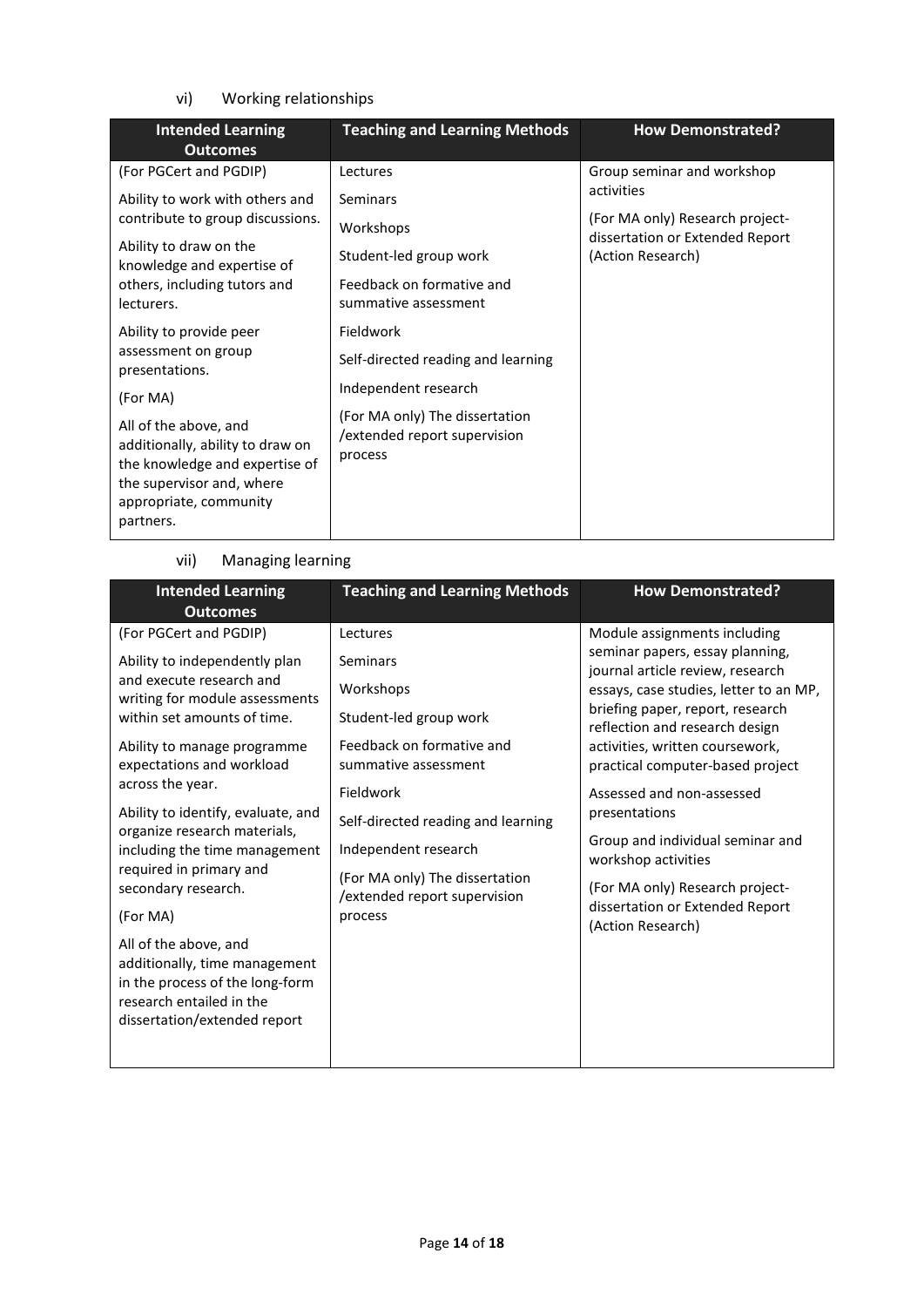#### viii) Career management

| <b>Outcomes</b>                                                                                                                                                                                                                                                                                                                                                                                                                                                                                                                                                                                                                                                                                                                                                  |                                                                                                                                                                                                                                                                                           |
|------------------------------------------------------------------------------------------------------------------------------------------------------------------------------------------------------------------------------------------------------------------------------------------------------------------------------------------------------------------------------------------------------------------------------------------------------------------------------------------------------------------------------------------------------------------------------------------------------------------------------------------------------------------------------------------------------------------------------------------------------------------|-------------------------------------------------------------------------------------------------------------------------------------------------------------------------------------------------------------------------------------------------------------------------------------------|
| [(For PGCert and PGDIP)<br>The Personal Tutor system, and self-<br>reflection on essay assignment<br>Ability to reflexively assess<br>feedback<br>personal and professional skills<br>computer-based project<br>and identify areas requiring<br>Self-reflection is built into a variety<br>of formative and summative<br>development and support.<br>activities in lectures, seminars,<br>workshops, and group work<br>Ability to assess potential<br>career pathways and<br>(For MA only) The dissertation<br>personal tutorials<br>employers.<br>/extended report supervision<br>process<br>(For MA)<br>All of the above, and<br>(Action Research)<br>additionally, drawing on<br>engagement with community<br>groups, networking for<br>potential future work | Module assignments including case<br>studies, letter to an MP, briefing<br>paper, written coursework, practical<br>Essay assignment feedback and<br>personal development planning<br>Self-awareness demonstrated in<br>(For MA only) Research project-<br>dissertation or Extended Report |

## **10. Special features**

This programme features a focus on practical applications of theoretical and conceptual issues, iterative and peer-assessed projects, built-in interdisciplinary learning, ability to flexibly tailor interests related to the broad topic of media, gender, and social justice through optional module selection, and an option for a practice-centered final research project. In the case of the latter, students have the opportunity to work with a community organization to develop transformative tools for a media and communication problem being faced through the Extended Report (Action Research).

## **11. Indicators of programme quality**

This programme will be monitored for quality assurance via the same methods as other PGT offerings in the School of Media, Communication, and Sociology. There will be an academic Programme Director responsible for ensuring the overall quality of the programme throughout the year. In the first years the programme is offered, there will be a meeting each semester with the teaching team to review student progress and feedback (reported via a staff-student committee and online student evaluations) and comments from tutors. These discussions will be reported back to the Education Committee to ensure any action required is responded to fully and in a timely fashion. The programme will also be reviewed annually at the Education Committee under the guidance of the Director of Academic Programmes.

Additionally, the Programme will appoint a designated External Examiner to offer written feedback on programme quality. Quality will also be assured via PGT Panel and Progression Boards, where module leaders reflect on their courses and overall student achievement.

## **12. Criteria for award and classification**

This programme follows the standard scheme of taught postgraduate award and classification set out i[n Senate Regulations](http://www.le.ac.uk/senate-regulations) – see the version of *Senate Regulation 6 governing taught postgraduate programmes of study* relevant to year of entry.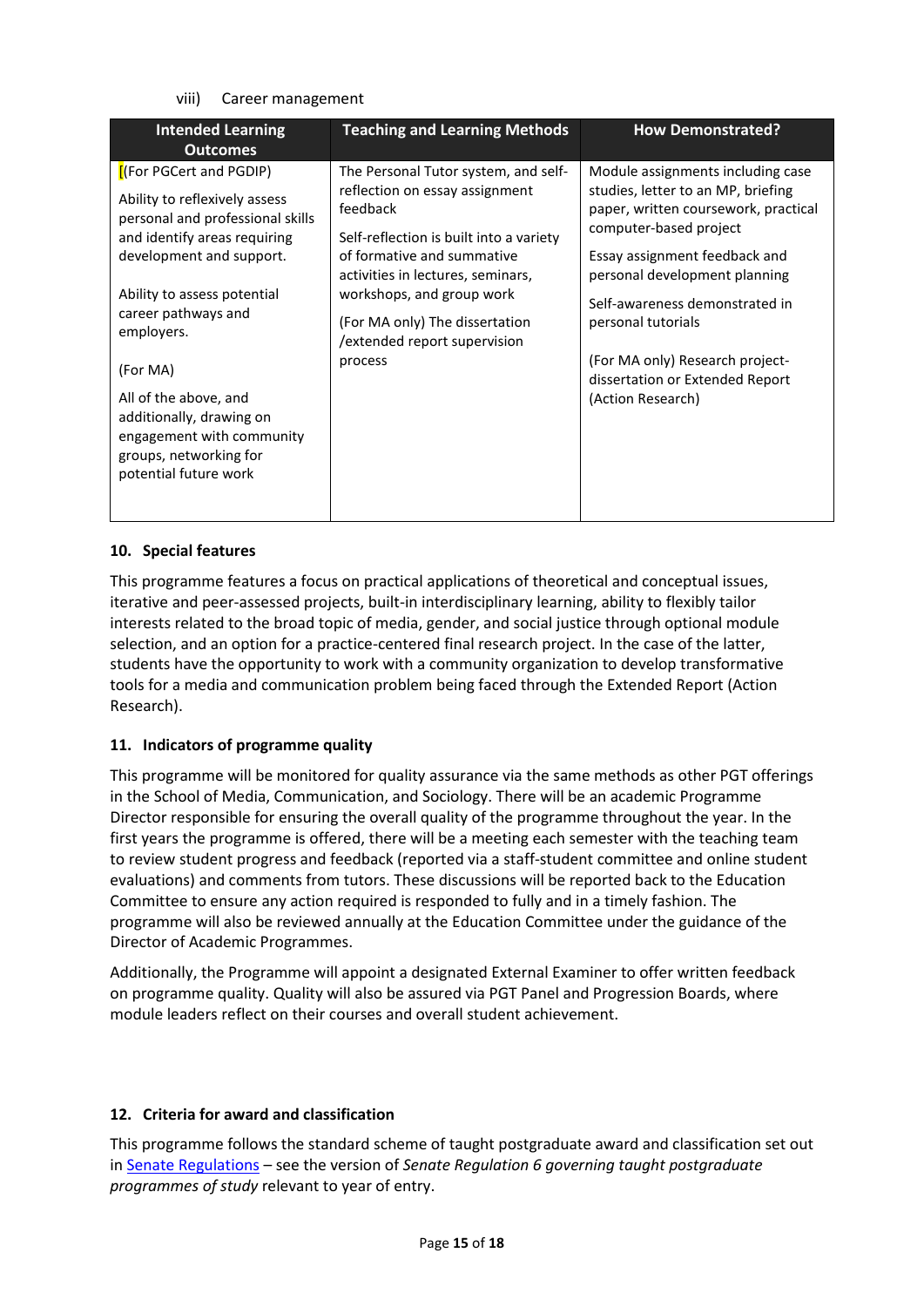## **13. Progression points**

As defined i[n Senate Regulations](http://www.le.ac.uk/senate-regulation6) - refer to the version of *Senate Regulation 6 governing taught postgraduate programmes of study* relevant to year of entry.

In cases where a student has failed to meet a requirement to progress he or she will be required to withdraw from the course and a recommendation will be made to the Board of Examiners for an intermediate/exit award where appropriate.

## **14. Rules relating to re-sits or re-submissions**

As defined i[n Senate Regulations](http://www.le.ac.uk/senate-regulation6) - refer to the version of *Senate Regulation 6 governing taught postgraduate programmes of study* relevant to year of entry.

## **15. External Examiners reports**

The details of the External Examiner(s) for this programme and the most recent External Examiners' reports for this programme can be found at [exampapers@Leicester](https://exampapers.le.ac.uk/) [log-in required]

## **16. Additional features** (e.g. timetable for admissions)

n/a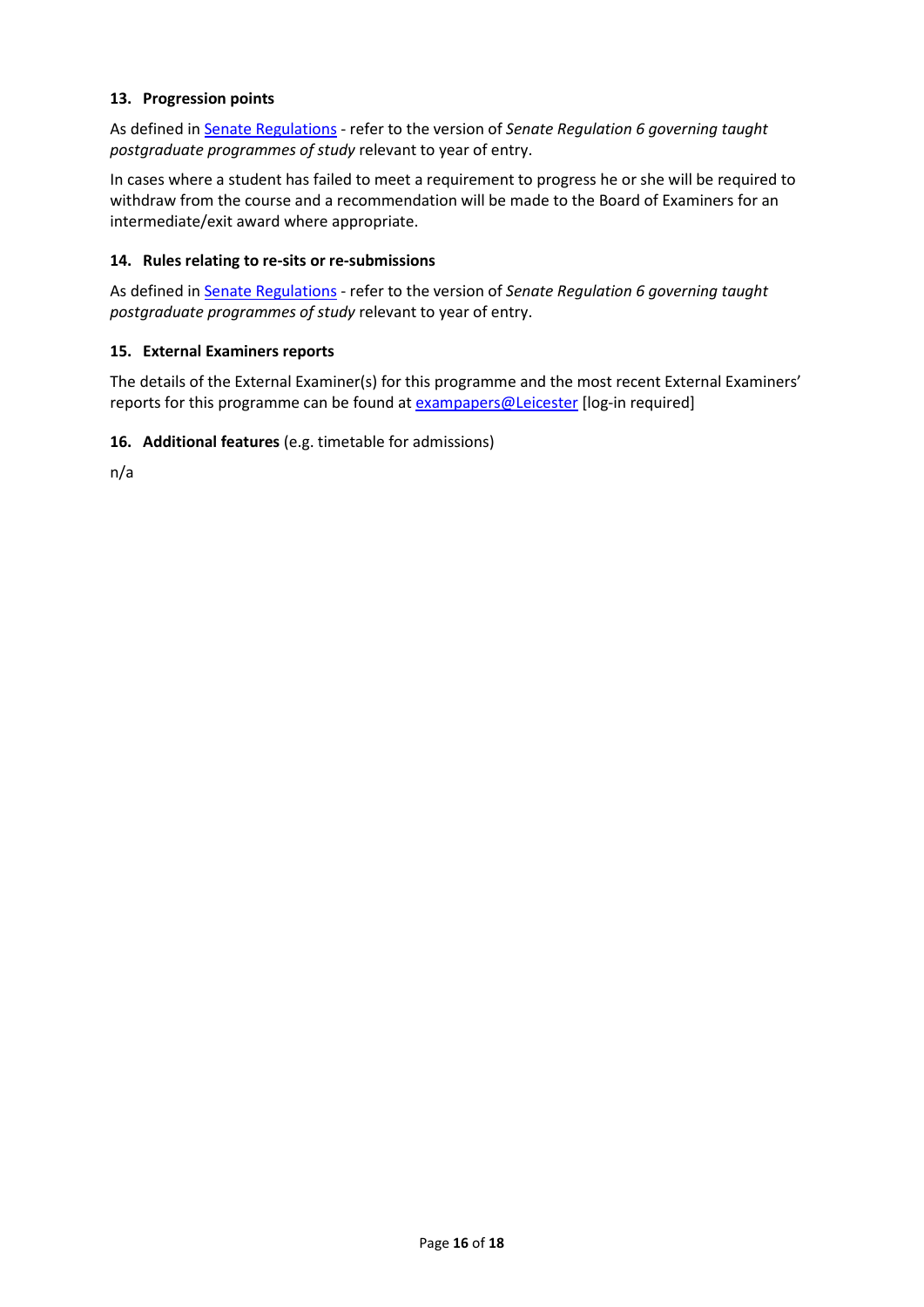

# **Programme Specification (Postgraduate) FOR ENTRY YEAR: 2022/23**

**Date created:** Click or tap here to enter text. **Last amended:** Click or tap to enter a date. **Version no.** 1

# **Appendix 1: Programme structure (programme regulations)**

The University regularly reviews its programmes and modules to ensure that they reflect the current status of the discipline and offer the best learning experience to students. On occasion, it may be necessary to alter particular aspects of a course or module.

MA Media, Gender and Social Justice

## **Credit breakdown**

| <b>Status</b>        | <b>Year long</b>   | Semester 1         | Semester 2         | <b>Other delivery</b><br>period |
|----------------------|--------------------|--------------------|--------------------|---------------------------------|
| Core taught          | Choose an<br>item. | 45 credits         | 30 credits         | Choose an<br>item.              |
| Optional             | Choose an<br>item. | 15 credits         | 30 credits         | Choose an<br>item.              |
| Dissertation/project | 60 credits         | Choose an<br>item. | Choose an<br>item. | Choose an<br>item.              |

Choose an item. credits in total

# **Level 7/Year 1 2022/23**

Core modules

| Delivery period | Code   | <b>Title</b>                                   | <b>Credits</b> |
|-----------------|--------|------------------------------------------------|----------------|
| Semester 1      | MS7014 | Challenges in Media, Gender and Social Justice | 30 credits     |
| Semester 1      | MS7400 | Media Research Methods                         | 15 credits     |
| Semester 2      | MS7016 | Social Justice in Practice                     | 30 credits     |